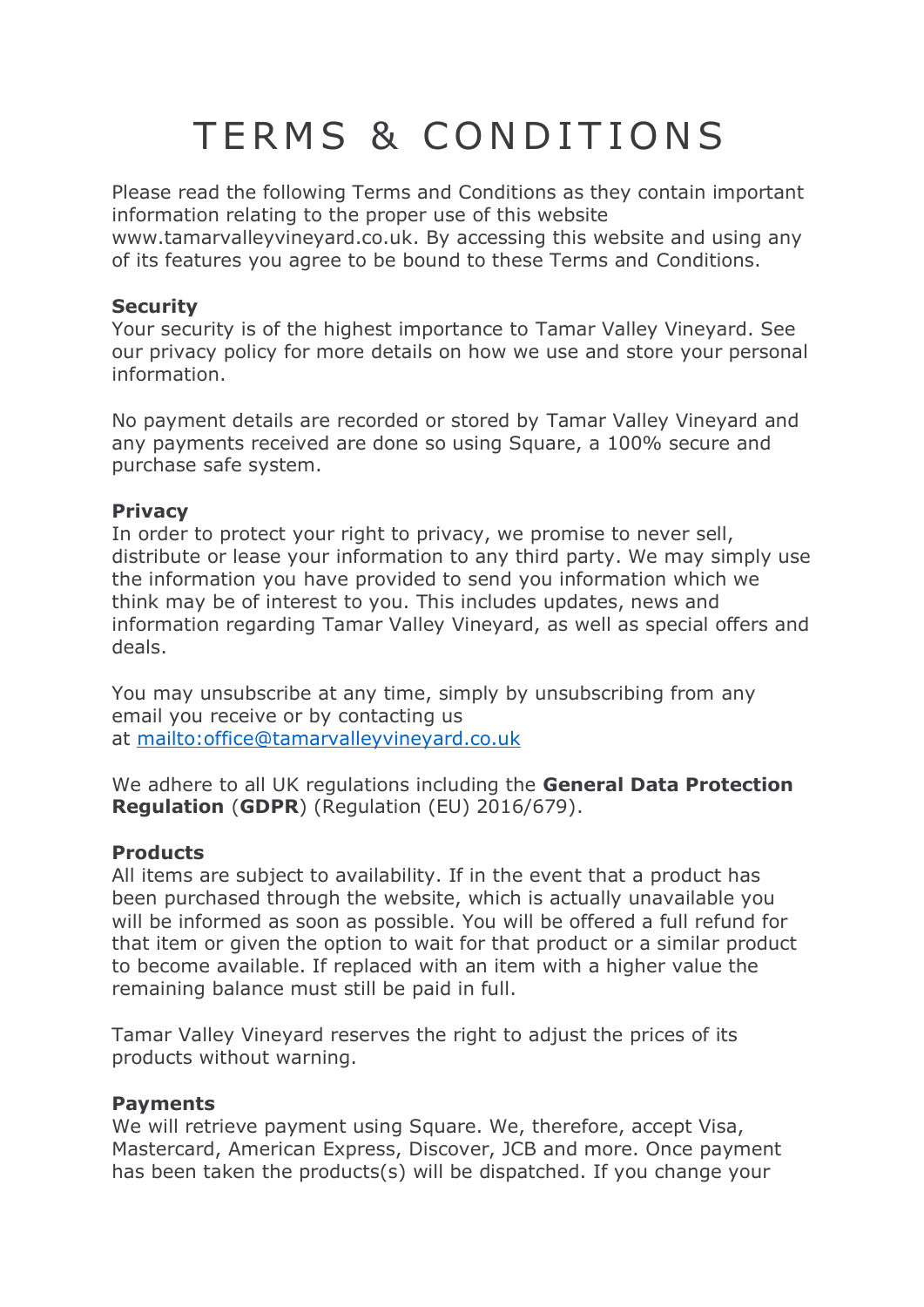mind, please make us aware before dispatch has taken place. Once dispatched this cannot be changed.

#### **Delivery**

We use a courier (Parcel Force) to dispatch our products to you and this cost will be paid at checkout. Breakable items such as the glass bottles will be packaged using protective packaging during transit. Delivery periods may vary depending on destination as well as external factors such as courier issues or adverse weather conditions.

Please note that although every effort will be made to ensure the safe delivery of your orders, Tamar Valley Vineyard will not be held liable for damaged items once with the courier. However, please do contact us as we will endeavour to resolve any issues with the courier as quickly as possible.

On delivery by the courier, we recommend checking your parcel(s) thoroughly before signing for it. Any issues with your order must be reported to Tamar Valley Vineyard within 7 days.

#### **Click + Collect**

When using our click + collect service we will ensure your order is packed up and ready as soon as possible. We will liaise with you to let you know when it is ready for collection.

# **Returns**

If you are not happy with the product(s) you have received, please notify Tamar Valley Vineyard within 7 days by

emailing office@tamarvalleyvineyard.co.uk or calling 07881917252. We will endeavour to resolve any issues with delivery with the courier. Any issues with the products themselves will be resolved as soon as possible. Where a refund is applicable, this will be made as soon as returned products are received by courier.

# **Age**

By purchasing products through [Tamar](http://www.tamarvalleyvineyard.co.uk/) Valley Vineyard you are confirming that you are 18+ years of age. Please ensure that there will be someone 18+ years old available to sign upon delivery.

# **Tours and Special Events**

If you have booked and paid for a tour, tasting or entry to an event which is later cancelled by Tamar Valley Vineyard, you will be offered a full refund or given the option to rearrange where possible. (Subject to availability)

Failure to attend a tour, tasting or event by your own choice will not receive a refund. If you need to rearrange a tour or tasting, please get in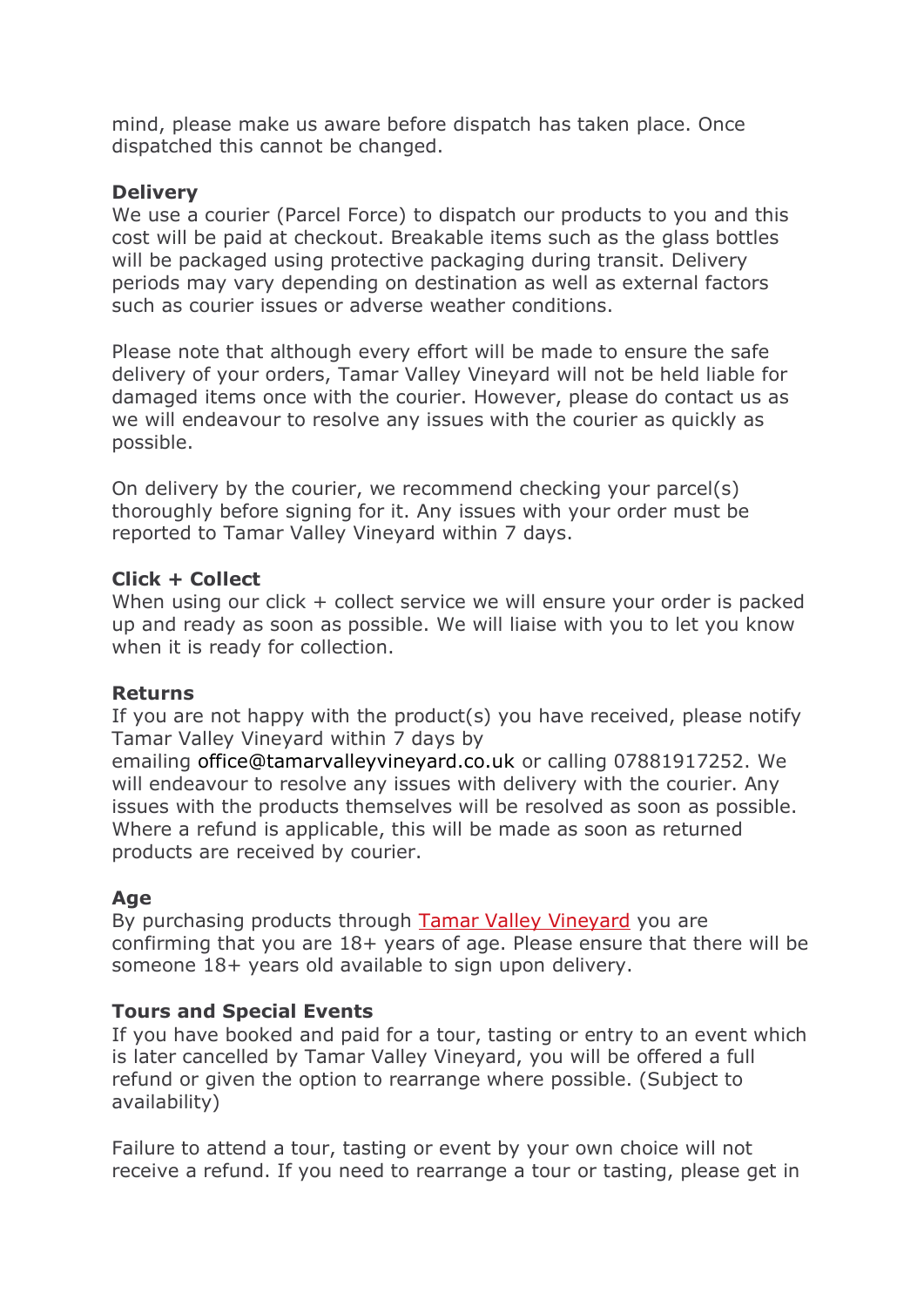touch 48 hours prior to your tour and we will do our best to accommodate any changes.

Each Tour Voucher will clearly state an expiry date. This is usually one year from the purchase date, although we recommend redeeming vouchers within the summer months to see the vineyard in all its glory. Please bring along your 'order confirmation' if bought online as proof of purchase.

Please note when purchasing a Tour that Tamar Valley Vineyard is situated on a hillside which can be relatively steep in places. Wheelchair access is limited due to the terrain and can be made more difficult in periods of bad weather. Please phone ahead before booking and we will endeavour to make your visit as perfect as possible. The Vineyard is a working agricultural site, please follow the signs on site and instructions of your host. Visitors are advised to bring appropriate footwear and clothing, such as wellington boots and a coat. Tamar Valley Vineyard will not accept responsibility for any damages or injuries as a result of inappropriate attire.

#### **Copyrights**

Unless we clearly give permission on this website or on paper, no part of this site and its original content may be copied, republished, or broadcast in any way. This includes any information, photographs, images, logos and its functionality.

The Tamar Valley Vineyard logo belongs to Tamar Valley Vineyard.

# **Links**

From time to time we may provide links to other website that we think may be of interest to the user. We cannot be held liable for these websites and visiting these sites will be done so at your own risk.

#### **Accuracy**

Whilst every effort has been made to make the content of this website accurate, no liability or responsibilities will be accepted for errors of any sort. However, we would appreciate any errors to be kindly pointed out so they can be resolved.

#### **Limitations**

Although every possible effort is made to ensure this website is safe, Tamar Valley Vineyard does not accept any liability for your visit. We cannot guarantee that this site is virus free or that it has not been tampered with by third parties.

No warranties are provided with this website whatsoever and access to this website is at the risk of the user. Tamar Valley Vineyard will is not